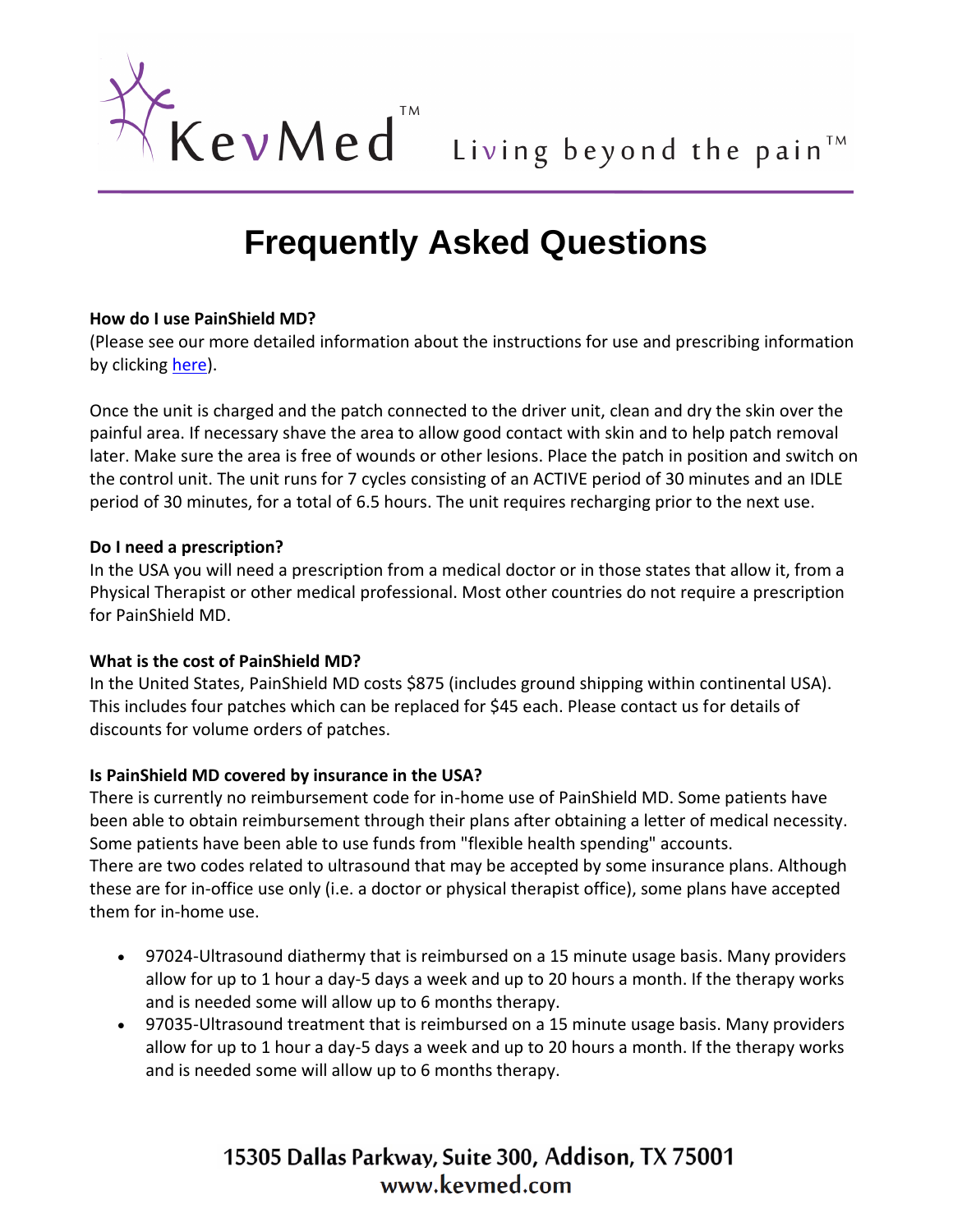

is best used for up to 6.5 hours a session, i.e. for in-home use.

We have also been informed that some plans have agreed to reimburse based on a code E1399 which is a 'Miscellaneous Code' for Durable Medical Equipment. Check with your insurance plan before relying on this information.

#### **How big is the PainShield MD and the PainShield patch?**

The PainShield MD driver weighs about 70g (2.6 oz.) and is approximately the same length and thickness of an iPhone 5 and about 2/3 of the width.





The driver's approximate dimensions are 39 x 12 x 125 mm (or 1.5" x 7/16" x 4 7/8"). The patch weighs about 10g (or 0.4 oz.) and its dimensions are 120 mm x 70 mm (or 4 10/16" x 2 5/8")

#### **Where do I place the PainShield patch?**

Place the center of the patch over or just next to the painful area. You will need to experiment a little to find the best location for your circumstances. For pelvic pain and related conditions, you may want to try the area over the bladder, the suprapubic region, and the lower left or right quadrants (just above the groin region). Some patients have found relief by placing the patch over the area of the sacral bone. You may also change the patch position during treatment. Some patients find the "sweet spot" instantly, for others it is a matter of trial and error.

#### **Why does the PainShield patch need to be replaced and how often should it be replaced?**

The PainShield patch contains the 'high-tech' element of the PainShield MD Therapeutic ultrasound device. This metal/ceramic disk in the center of the adhesive patch is the ultrasound transducer, which eventually wears out due to the vibrations that it creates, which are the source of the ultrasound waves going into the body. As with all items that undergo vibrations, they eventually wear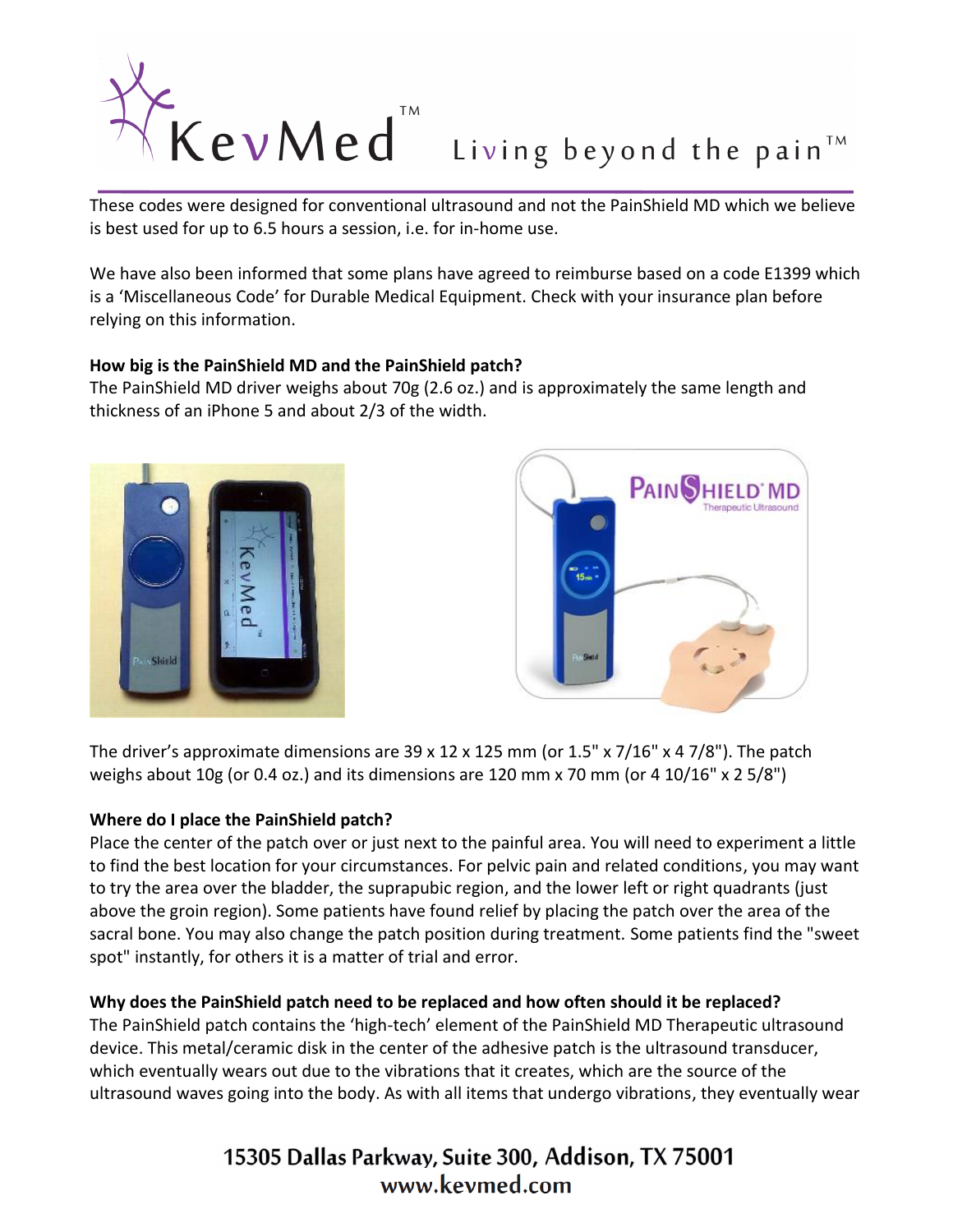

functional. A "defective patch" icon appears on the screen of the PainShield MD driver and an audible alarm is heard, indicating when the patch requires replacement. The patch is warrantied for 50 hours of use or 7 treatment sessions (6.5 hours each). That is about one week based on a daily treatment. Most patients have been able to use their patches for much longer than this, especially if users take care in removing the patch after use, keeping the adhesive moist and storing it carefully in its original bag inside a zip lock bag.

#### **When will I feel relief?**

Pain reduction could begin as early as 30 minutes after beginning treatment and up to several hours or days. PainShield MD is believed to work by improving blood flow to muscles and tissues that are in spasm and by normalizing nerve activity, and that is why instant pain relief is not to be expected.

Some patients are able to find the "sweet spot" almost immediately, and other patients will need to experiment to see what works best in terms of:

- where to place the device
- what time(s) of the day to place the device
- for how long to place the device in each position

Working with a physical therapist will help greatly, and we are available to discuss with your doctor or PT strategies that have worked for other patients.

Don't give up! There will be ups and downs. You will have success in some areas first before other areas. To keep track of your progress and to help you remember what works best for you, we have designed a Pain Diary, which you can download for free [here.](http://www.kevmed.com/PainDiary.html)

Remember also that you are beginning to increase blood flow to areas that have, relatively speaking, been deprived of blood. Most of us have experienced the sensation of "pins and needles" after sitting on a foot or hand for some while. Some patients experience new sensations when they use PainShield MD for the first time. Your doctor can help you distinguish between what is a healthy return of sensation and something which is indicating else. If this happens, use the PainShield MD for small amounts of time (10, 20 30 minutes etc.) at a time, gradually increasing your use of the device. You can also place the patch a little further from the "epicenter" of you pain, gradually bringing it closer.

#### **Will the pain return as soon as the PainShield MD is switched off?**

Not usually. You should continue to experience pain relief for some time after the unit is switched off. The pain will gradually return when the PainShield is not being used. With repeated use for many days, the level of pain between uses should go down.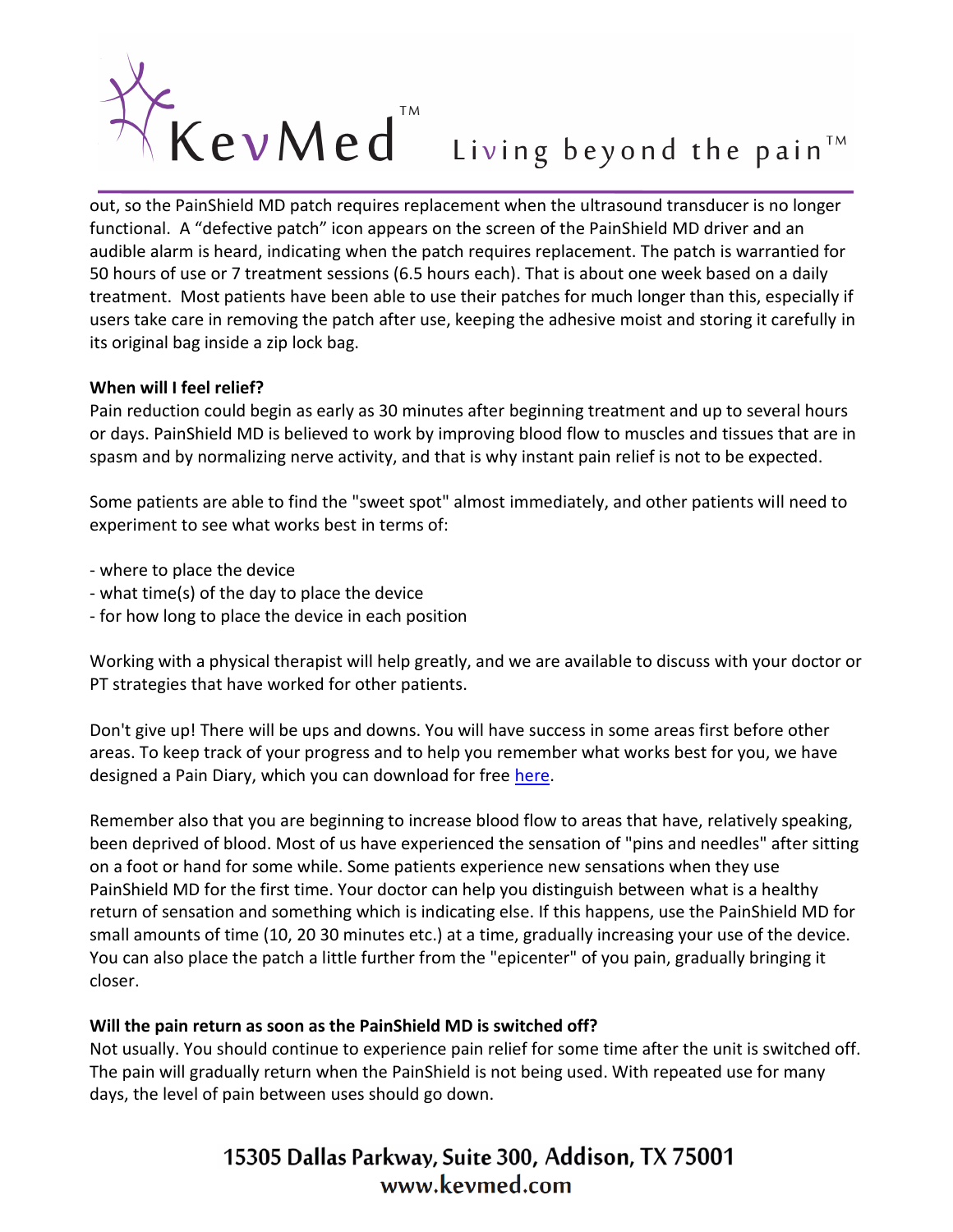

#### **Should I discontinue other therapies while using PainShield MD?**

You may feel that you can reduce your use of opioids, analgesics and other prescription or nonprescription medications. You should consult with your doctor or other medical professional any time you feel you need to make any changes in your medical treatment.

Please note that the safety and effectiveness of PainShield MD has not been established in patients who are being treated by, or who have received, other medical devices including pacemakers, electrical stimulators, radiofrequency generators, surgical meshes, Intra-Uterine Devices (IUDs), or other surgical implants. Please consult with your medical doctor and comply with the instructions of the manufacturers of those other devices before using PainShield MD.

#### **Can PainShield MD be used with physical therapy?**

Yes. PainShield is perfectly suited to be used in concert with a program of physical therapy and can be used in between therapy sessions. For the treatment of pelvic pain and related disorders we strongly suggest that you consult a physical therapist specially trained in pelvic pain and pelvic floor disorders. See our [Links page](http://www.kevmed.com/Links.html) for referral sources.

The consensus among experts in the field is that a multidisciplinary approach is required for the treatment of pelvic pain and related disorders, involving a team that includes representation from gynecology, urology, urogynecology, physical therapy, general surgery, gastroenterology, pain management, psychology, and nutrition. A number of resources can be found on our links page as well as at [http://www.iscapps.org/a](http://www.iscapps.org/)nd [http://www.adhesions.org/.](http://www.adhesions.org/)

#### **Do I need to program PainShield MD or to change any settings?**

No. The only control is the ON/OFF button. PainShield is simple to use and requires no programming or selection of settings.

#### **Do I need to use an ultrasound gel under the PainShield patch?**

No. You do not need to use ultrasound gel with PainShield MD. However, if you would like to put a small amount of ultrasound gel underneath the transducer in the center of the patch, you can do so to further enhance the conductivity between the transducer and your skin, which may be especially helpful in patients with a lot of body hair.

#### **Can I use the PainShield patch over a place of medicated or unmedicated cream or ointment?**

You should only place the patch over a clean, dry area of skin. It is possible that PainShield MD may change the absorption of medications or other ingredients of the skin or ointment.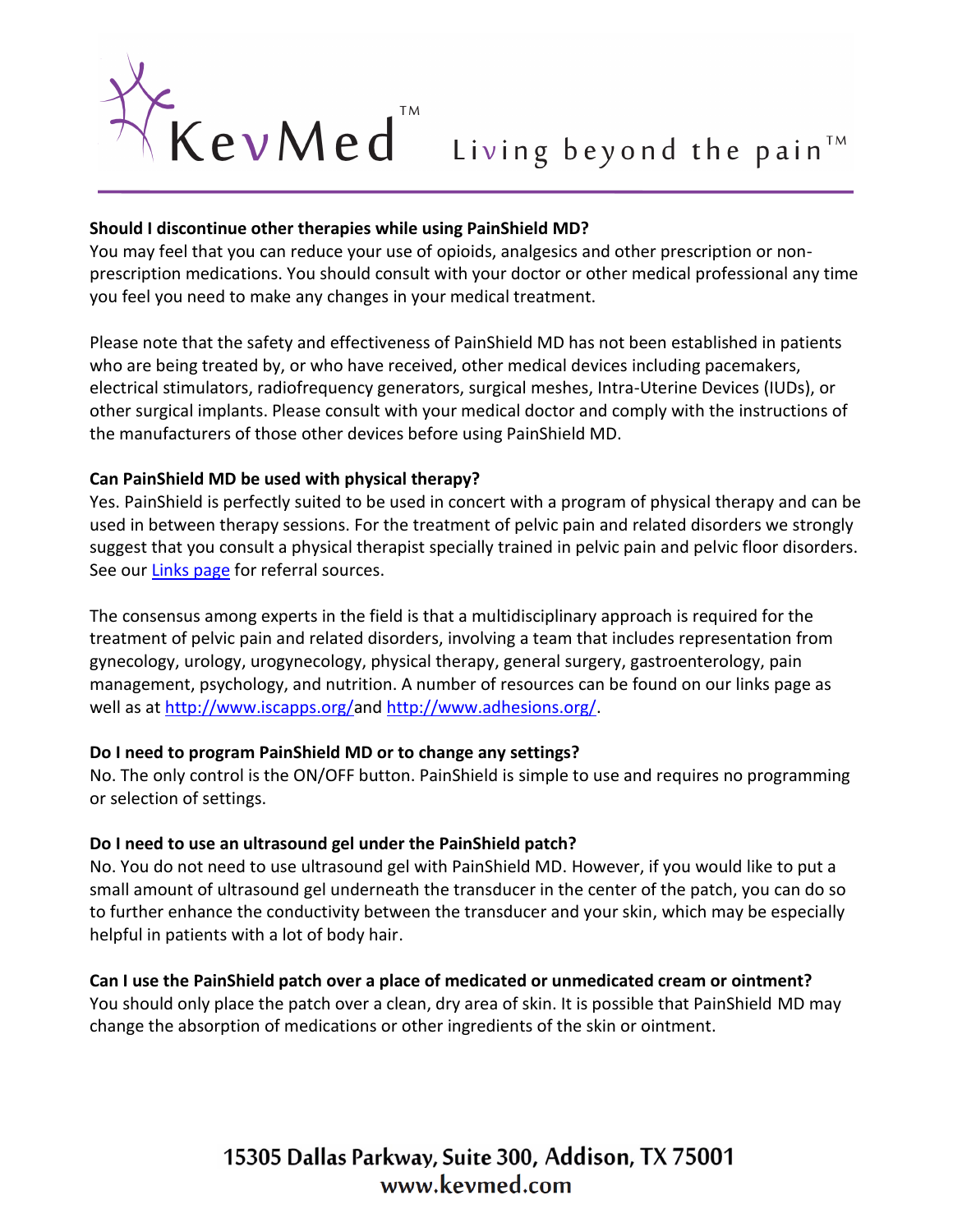

Other than mild warmth from the metal transducer in the center of the patch you will feel no vibrations or electric shocks.

#### **I have a latex allergy. Does the PainShield patch contain latex?**

No, the patch components do not contain latex.

### **Why does the PainShield MD have to be on the skin for 30 minutes when other ultrasound machines work in 15 minutes using a wand?**

PainShield MD is unique in that it allows patients to receive treatment on a much longer basis (up to 6.5 hours of intermittent therapy - 30 min ON/30 min OFF), which is why PainShield's results in pain treatment success are so convincing. With the high-intensity ultrasound units, it would be impractical and unsafe to treat a patient for more than 10-15 minutes (due to the risk of tissue overheating).

PainShield operates at a low power of only 0.4 Watts, while traditional wand-based units operate at a power of approximately 5 Watts (12 times higher than the PainShield). The benefit of PainShield, therefore, is that patients can get gentle, long-term treatment with ultrasound on their own time using a self-adherent transducer rather than having to go to expensive office visits to get only infrequent applications or the need to hold and continuously move the hand held unit to prevent overheating and tissue damage.

We often hear from patients that they receive benefit from the in-office ultrasound treatments with traditional units in the therapist's office, but that within a few days the benefits subside, the pelvic floor muscles go back into spasm, and the pain returns. The benefit of PainShield is that it can extend the pain relief obtained in a therapy session and prolong the duration of relief by allowing long, daily multi-session treatments at home.

#### **Why can't an individual use an ultrasound unit with a wand instead of the PainShield MD?**

The hand held wand produces high intensity, focal ultrasound that requires the patient to use gel and continuously move the wand around the application site, to prevent heating and tissue damage. Doing so for 10-15 minutes is not practical in many cases.

In addition, the use of a wand requires the patient's area of pain to be easily reachable by the patient (e.g. a knee or elbow), or, if the treatment area cannot easily be reached by the patient himself/herself, then an assistant is required to apply the ultrasound therapy . In contrast, the benefit of PainShield MD is that it provides low frequency and intensity ultrasound that affects a larger 4" radius around the application site and can be used for long treatment sessions without any risk for damage.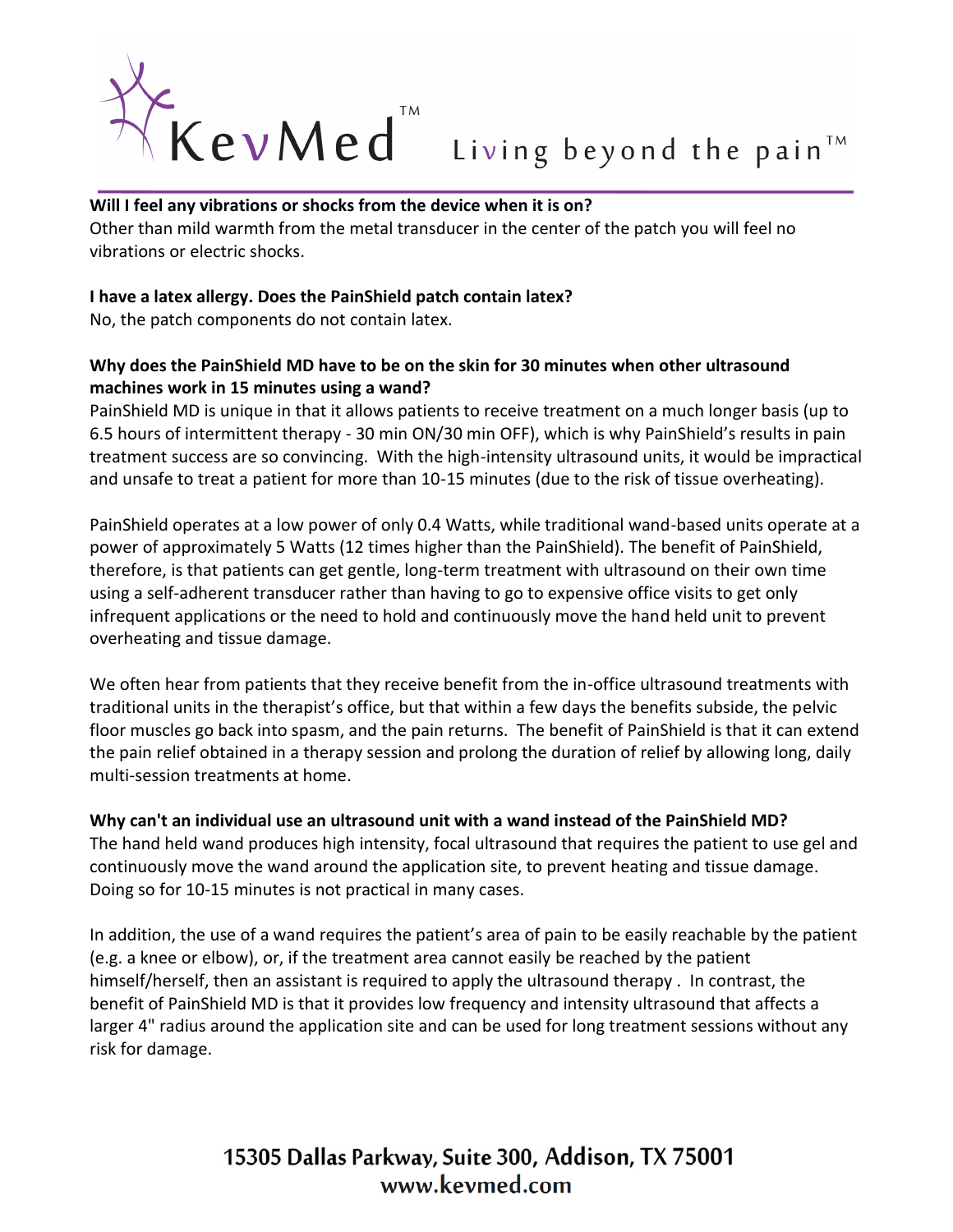

self-adhesive treatment patch, once applied, can remain in place for the duration of the treatment session of 6 ½ hours. Similar to the benefits of "slow release" medications, receiving low "dosage" therapy for a longer time period is often more effective than receiving high power treatments for a shorter duration.

#### **Why does the PainShield not require a conductive gel to transmit the ultrasound waves into the tissue?**

The shape of the ultrasound transducer in conventional, hand-held high-frequency/high intensity devices requires the use of a conductive gel to transmit the ultrasound waves into the body. Air is a very poor conductor of high-frequency ultrasound waves. A less than perfect contact between the wand and the patient's skin with air interfering would cause the therapy to be delivered improperly to the patient. Hence, in conventional wand-based ultrasound units, the addition of a conductive gel is a necessary step to ensure that the ultrasound therapy waves reach the targeted parts of the body.

In addition, conventional bulk wave ultrasound transducers heat up during therapy, and the gel helps dissipate the heat to prevent burning of the treated skin. In contrast, the adhesive patch surrounding the flat ultrasound transducer inside the PainShield treatment patch ensures a complete contact with the patient's skin. No gel is necessary to enhance conductivity, if the patch is applied directly to the skin. As for application site warming - the PainShield transducer only warms 1-2 degrees Celsius above skin temperature and no gel is required to prevent the risk of skin burns.

### **When I place PainShield MD in certain areas, e.g. over my sacrum, the patch feels very hot. Can I get burned by the PainShield Patch?**

When nerves have been in pain for a long period of time, they may be hypersensitive and perceive the energy from the ultrasound transducer as 'hot'. Since the transducer can only warm 1-2 degrees Celsius above skin temperature, you cannot be burned by the patch. As your nerves become normalized with ultrasound therapy, over time the sensitivity should decrease. Until then, try moving the patch farther away from the area of greatest sensitivity until your nerve sensations normalize.

#### **How exactly does the PainShield patch differ from a patch used with a TENS unit?**

The PainShield MD patch contains a unique and novel ultrasound transducer, which when placed directly on the skin, sends ultrasound waves into the body tissue, generating a therapeutic effect that is thought to include deep tissue warming, greater oxygenation, decreased muscle spasm, pain relief, faster healing of injured tissues, and a normalization of nerve activity. In contrast, a patch from a TENS unit delivers an electrical current to stimulate nerves and muscle contractions in order to alter pain perception in the patient by creating a tingling sensation. While both the TENS unit and the PainShield have an adhesive patch connected to the patient's skin, the TENS unit's patch contains a wire and an adhesive patch. In contrast, the PainShield MD treatment patch contains the ultrasound transducer, which is what allows hands-free delivery of ultrasound therapy.